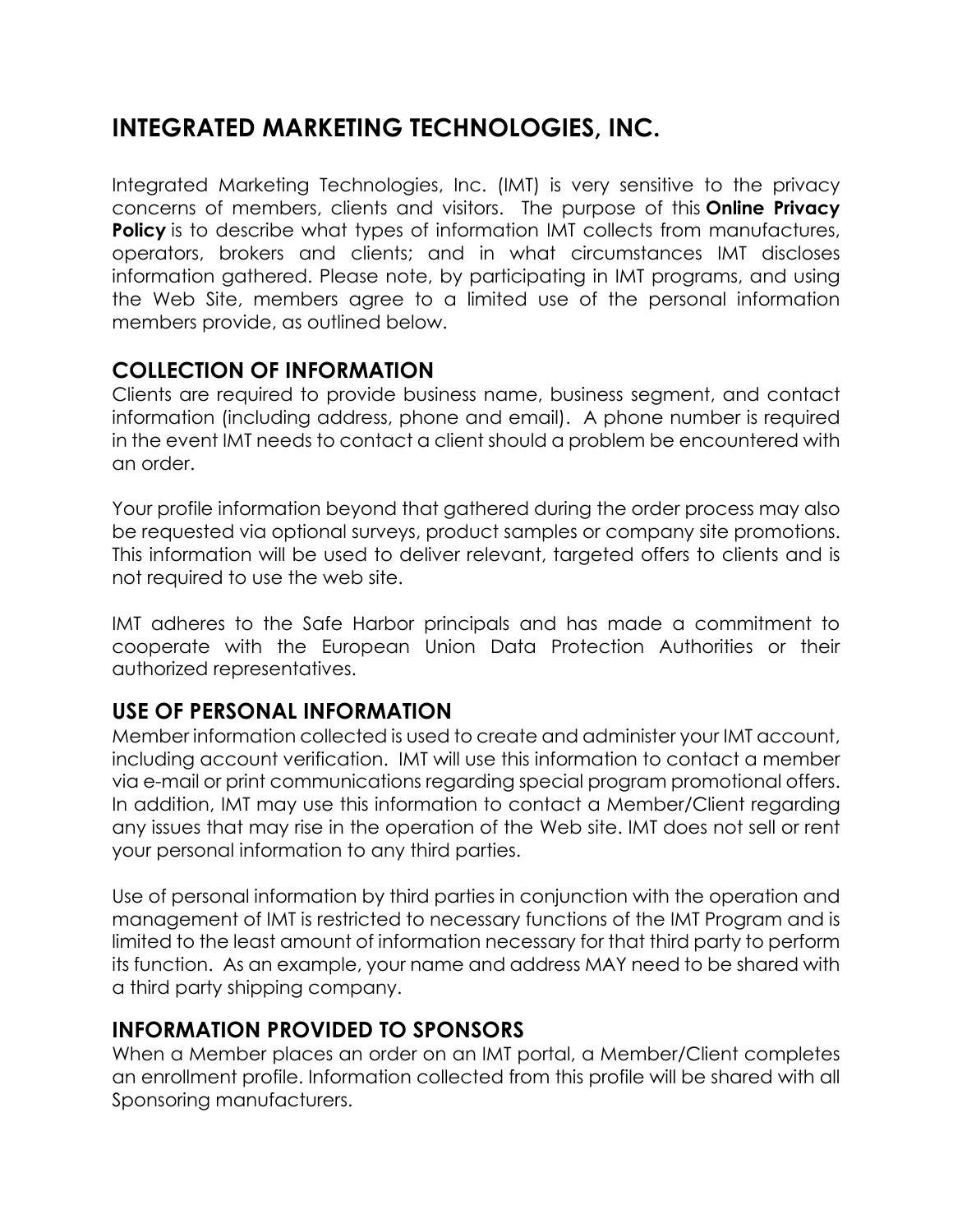Upon enrolling, a Member shall have the choice to opt-out to receive informative emails about Sponsoring Manufacturers' products and services directly from Sponsors. If a Member chooses not to opt-out, IMT will not provide Sponsors with your email address. Subsequent to enrolling, a Member may opt-out so as not to receive Sponsor emails through the IMT web site. The Member will need to unsubscribe from communications received directly from Sponsors via the message's unsubscribe link.

#### **ISP ADDRESSES**

When a Member logs onto the Internet, a Member is assigned an IP (Internet Protocol) address by an ISP (Internet Service Provider). Web sites can determine from what IP address a Member is entering the site. IMT uses the IP address to help diagnose problems with our server and for security. IMT reserves the right to share aggregate ISP information with our Sponsors.

#### **COOKIES**

This site utilizes "cookies" to improve the user experience on this site. Cookies are small pieces of important information that are stored by your browser on your computer's hard drive. These are used to enhance site usability and personalization and to assist in site navigation. Our cookies contain only information that a Member has supplied to, and can only be accessed by, this site. They cannot read other data off of your computer or share information with cookies from other sites. A cookie may remain on your computer after your browser session has expired to assist a Member when a Member returns to this site.

Occasionally clients may place ads on the Web site. These ads may also contain cookies and appear to be coming from our site, but are, in fact, coming from Sponsors or other parties who are presenting ads on our site.

You can configure your browser to accept all cookies, reject all cookies, or notify a Member when a cookie is set. Each browser is different, so check the "help" menu of your browser to learn how to change your cookie preferences. If a Member rejects all cookies, a Member may not be able to use some or all of the features and/or advertisements listed on imtco.com.

#### **SECURITY**

IMT has security measures in place to prevent misuse, fraud and alteration of the information under its control. All personal and account activity information collected and used by IMT is protected via user name and password and is not accessible by the public or via the Internet. IMT restricts access to personally identifiable information gathered through the Web site to program Employees who need access to the information for the purposes of administering the IMT Program. These Employees are limited in number, and are committed to privacy